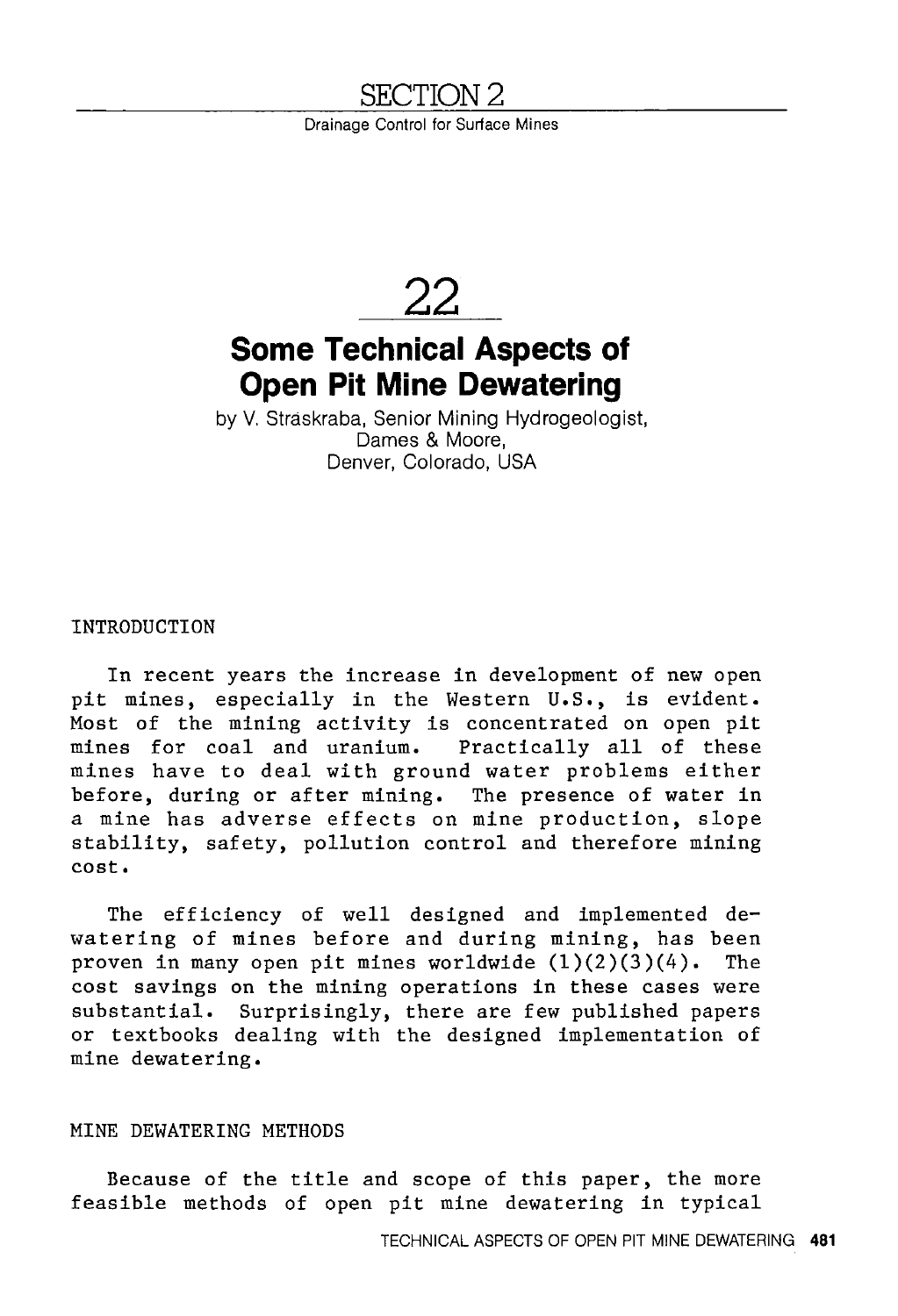geological conditions of the Western U.S. will be discussed. Following is a listing of these basic dewatering methods:

- Drainage ditches at the surface of the mine
- Drainage ditches at the bottom of the mine
- Horizontal drains
- Vertical wells drilled from the surface
- Vertical wells drilled from benches or pit bottom
- Dewatering shafts and galleries
- Combination of above listed methods

Selection of the proper method of dewatering is crucial to the success of the operation and depends on several factors discussed in the following section.

#### DEWATERING METHOD SELECTION

The proper and most feasible dewatering method depends upon the following factors:

- geology and hydrogeology of the mine site
- scope of dewatering
- mining method
- cost study

The hydrogeologic investigation of the mine site should be the basis for every dewatering design. Without knowledge of aquifer characteristics like recharge area, general flow direction, thickness and hydraulic conductivity, an efficient dewatering system is difficult to design and implement. The character of primary or secondary aquifer permeability, (intergranular or fractures) is important. Orientation of fracture system in an aquifer with secondary vertical or horizontal permeability can cause success or failure of a dewatering system.

There is a substantial difference in dewatering of confined and unconfined aquifers, especially regarding slope stability. Before the design of an open pit mine dewatering system, an estimate of water inflow into the pit should be performed.

Part of the hydrogeologic study should be the installation of a proper groundwater monitoring system capable of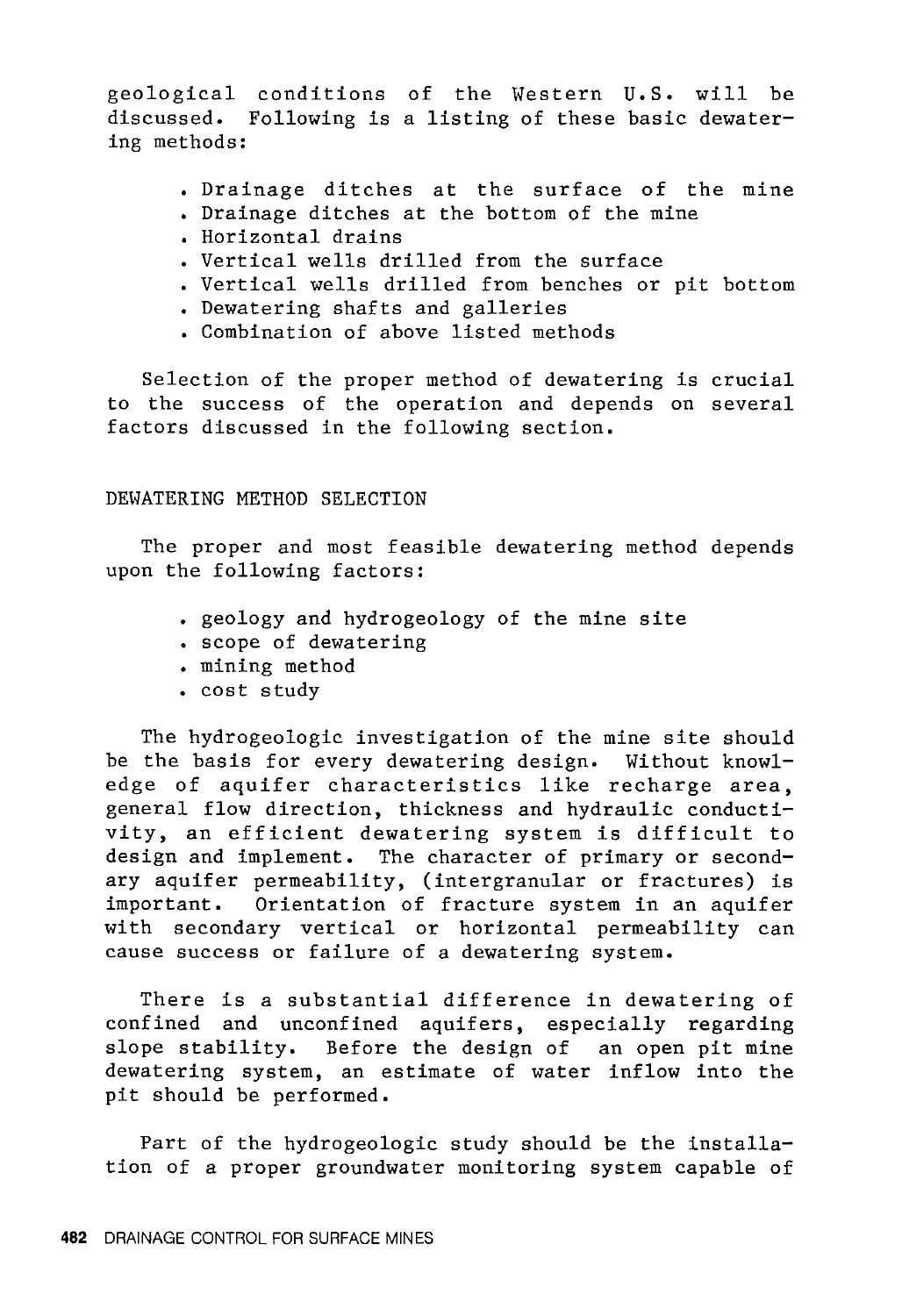observing the oscillation of water levels; this monitoring system should be installed before the dewatering system is implemented and maintained during the entire mining operation. The fact that water is flowing from horizontal drains which have been installed for stability reasons does not mean that the pore pressure has been sufficiently relieved in strata which is detrimental to slope stability.

The scope of open pit mine dewatering may vary in individual projects. In cases where the ground water inflow into the pit is not high enough to impede the mining activity but high pore pressure in the water bearing strata affects slope stability or slope design, dewatering is oriented toward lowering the potentiometric surface within the zone of potential failures. This may be achieved without draining a great amount of water. Another reason for mine dewatering may be groundwater quality protection. By pumping water from vertical wells, the pollution of water that would otherwise seep into the pit and be pumped out from the sump, can be prevented.

In most cases, and typically in the Western U.S., the reason for mine dewatering would be a combination of the following (with decreasing emphasis as listed):

- improved slope stability
- improved mining conditions
- groundwater quality protection

The mining method to be employed in a new mine or as practiced in an existing mine is also a factor to be considered in a mining dewatering design. Drainage of temporary walls should be different from that of final pit walls. The degree of desired "drying" of the pit bottom depends on the type of equipment used for excavation.

The last, but not the least important, of the factors to be considered for selection of the dewatering method is the cost. Dewatering should be economically advantageous, resulting in steeper and safe pit slopes, higher production of rubber-tired equipment and better working conditions in the pit. The cost of design and implementation of dewatering should always be the dominant factor. There are known cases in the western U.S. where mine operators spent considerable amounts of money to deal with frequent slope failures rather than to spend a lesser amount on mine dewatering. I visited two underground coal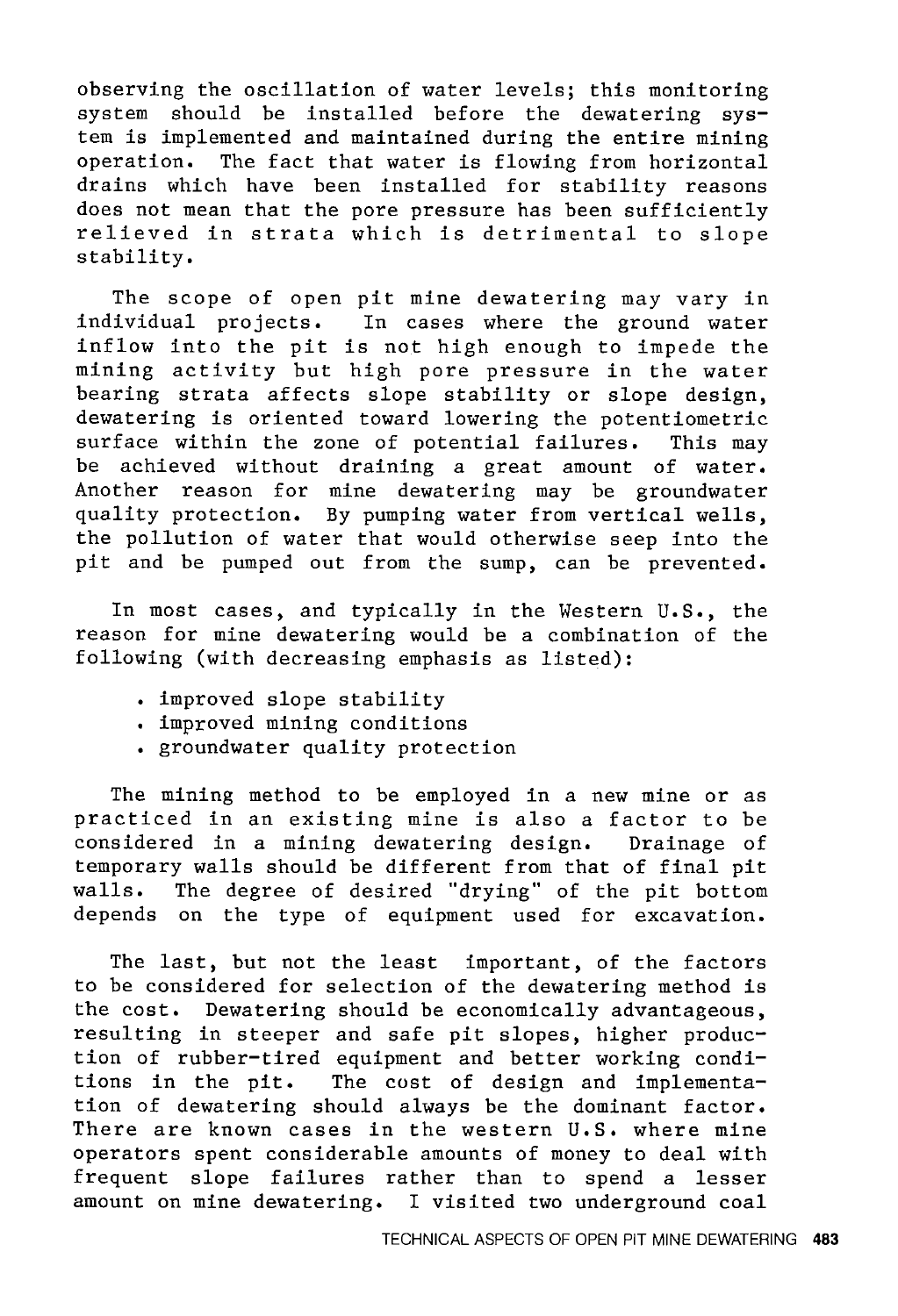mines in Wyoming and New Mexico where mine superintendents admitted loss of production from 30 to 35 percent of total production due to water inflow into the mine. In both cases the drainage of the mines would have been relatively simple and certainly cost effective.

## SOME TECHNICAL ASPECTS OF DEWATERING METHODS

Following is a detailed discussion of some practical aspects of the dewatering methods that appear to be feasible in typical hydrogeological conditions of the Western U.S.

#### Drainage Ditches at Surface

This relatively inexpensive method is applicable, mostly together with surface water drainage, when the aquifer to be dewatered is shallow. In this system, water from the ditches around the perimeter of the mine is typically collected at the lowest point in a sump and pumped out. From European experience (4) this method is most effective with aquifers 6 to 10 feet thick at a depth to 60 feet and with hydraulic conductivity of 6-20 feet per day.

An alternative to this method is to fill a drainage ditch, which completely penetrates an aquifer, with bentonite slurry to eliminate the flow toward the mine. This method has not yet been used in the Western U.S., to my knowledge, but could be considered applicable in highly permeable aquifers such as alluvial deposits.

A typical schematic example of a surface drainage ditch is shown in Figure No. 1.



#### FIGURE 1. DEWATERING BY TME MEANS OF SURFACE DITCHES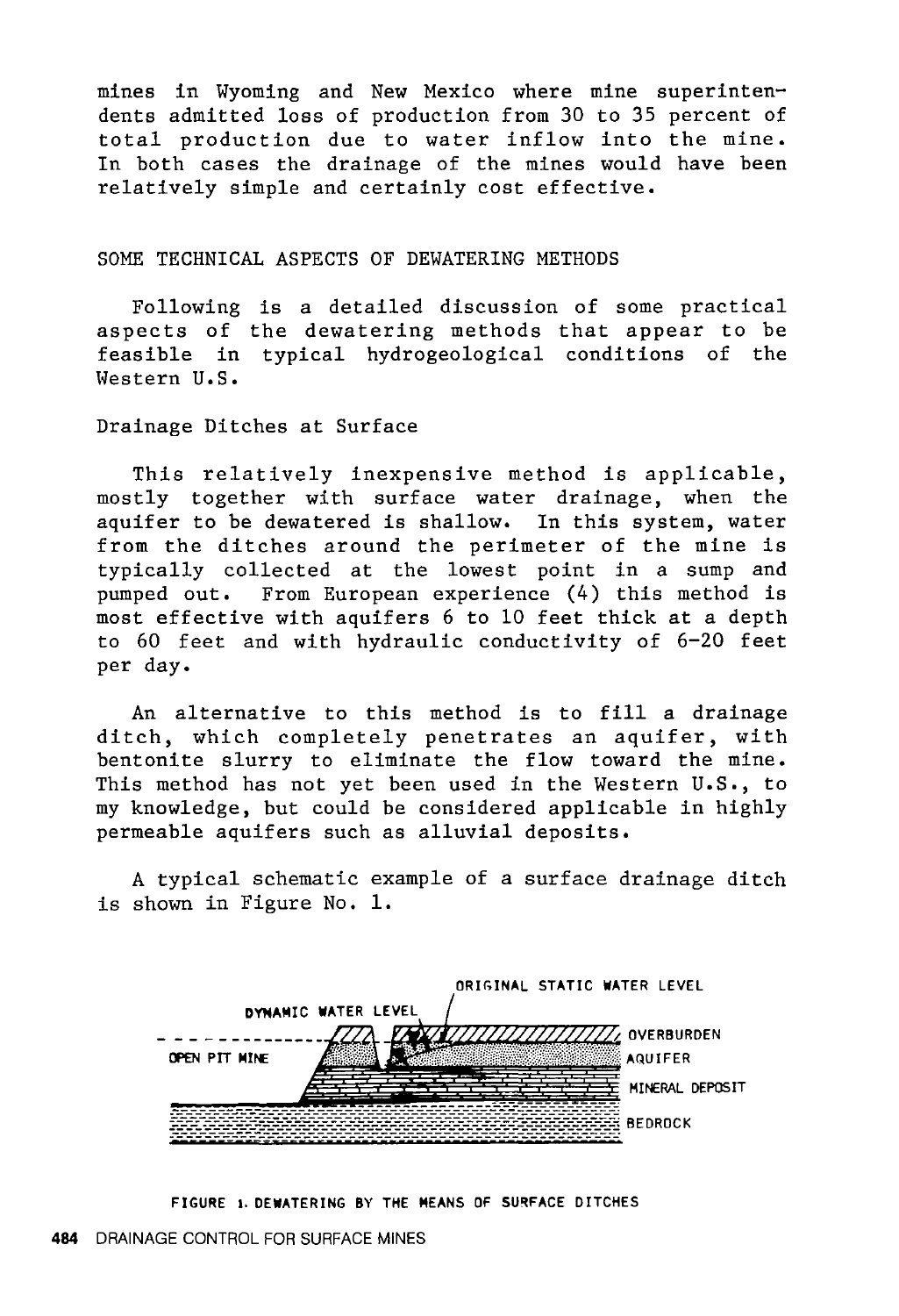### DRAINAGE DITCHES AT THE BOTTOM OF THE PIT

A technique similar to that used for ditches at the surface of the pit can be used at the pit bottom. The difference is mostly in the type of aquifer to be de-<br>watered. While surface ditches are mostly applied While surface ditches are mostly applied to drain unconfined aquifers, bottom ditches are used to drain confined aquifers. ditch is more difficult than for surface ditches. The purpose of the ditches, as shown in Figure No. 2, is not only to accomplish drawdown of the potentiometric surface in the pit walls but also below the pit floor. Maximum efficiency is achieved when the ditches can fully penetrate the thickness of the aquifer; but this is often difficult to accomplish. In many practical cases it is difficult to draw down the potentiometric surface beneath the pit bottom in the central part of the pit (as shown in Figure 2).



FIGURE 2. DEWATERING BY THE MEANS OF BOTTOM PIT DITCHES

## HORIZONTAL DRAINS

Installation of horizontal drains (See Figure No. 3) in an aquifer affecting the stability of a slope in an open pit mine is a very efficient means of dewatering. The main advantage is a relatively low installation cost, no energy consumption for water discharge and low maintenance cost.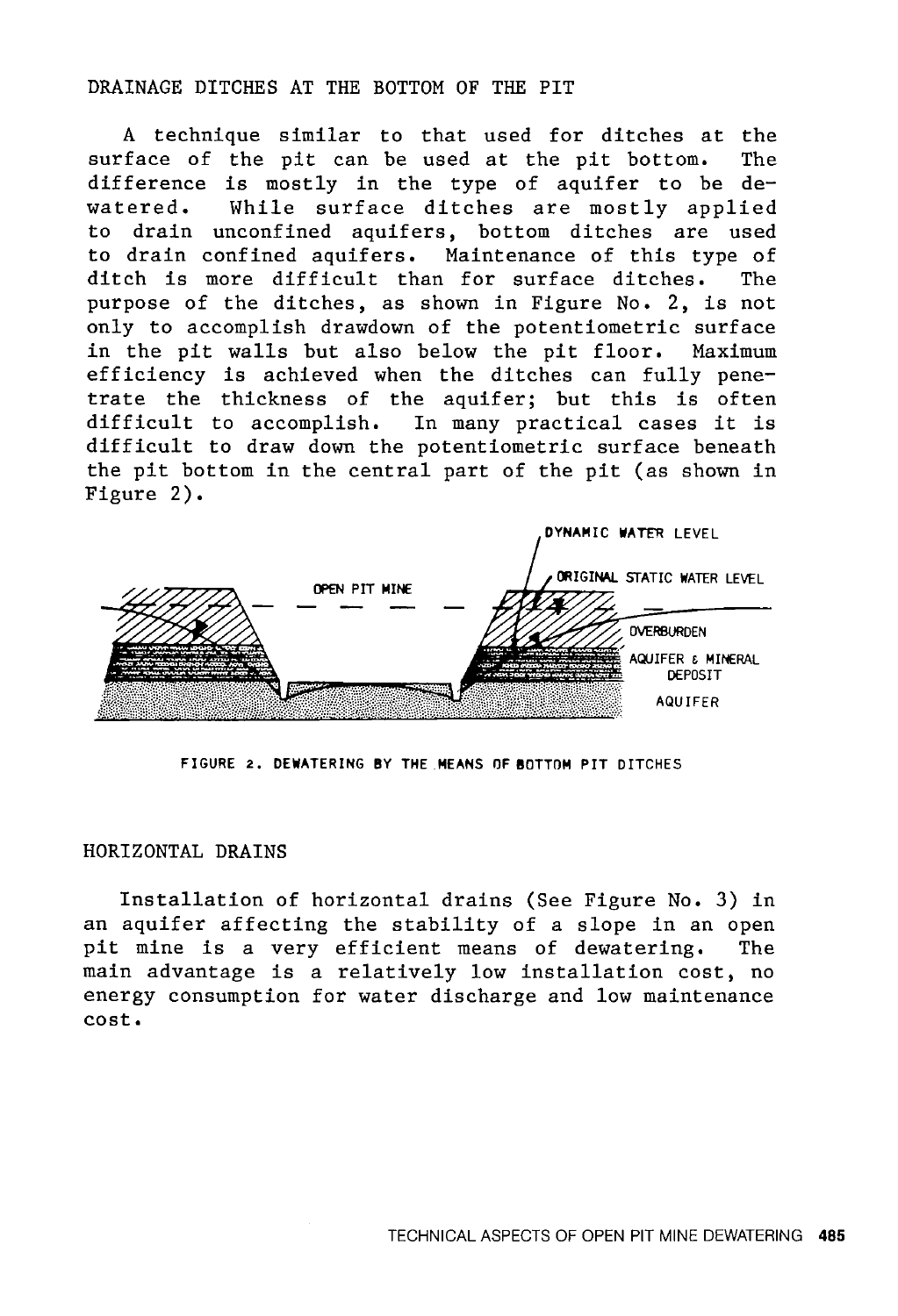

FIGURE 3. DEWATERING BY THE HEANS OF HORIZONTAL DRAINS

The principal limitation in the use of horizontal drains is the fact that it can be economically installed only after the completion of an excavation rather ahead of excavation. In many cases the time necessary for installation of an effective horizontal drainage system is sufficient for the occurrence of a slope failure.

Horizontal drains can be installed in most types of aquifers and are highly efficient in confined aquifers with high pore pressures. They are also the best means of dewatering bedrock aquifers with a well developed vertical fracture system,

Typically, horizontal drains consist of 1 1/2 to 2 inch PVC slotted pipe installed inside the drill rods. In most cases, for slope stability protection, drains 250 to 500 feet deep are sufficient. Hydraulic and economic efficiency sharply decrease with drains deeper than 400 to 500 feet; therefore, deeper drains should be installed only in special cases. The deepest horizontal drains ever installed by the author were over 800 feet deep in relatively difficult geological conditions.

The size of slots in the PVC pipe should be designed according to the drained material. From practical experience, a maximum slot size which would allow discharge of a reasonable amount of sand particles, should be used, especially in cases where chemical incrustation in the pipe can occur.

The drains can be drilled from the bottom of the pit or from a bench, but always from the lowest part of the aquifer to be drained. The drains should be installed at a gentle upslope angle  $(1 - 5$  degree) for the following reasons: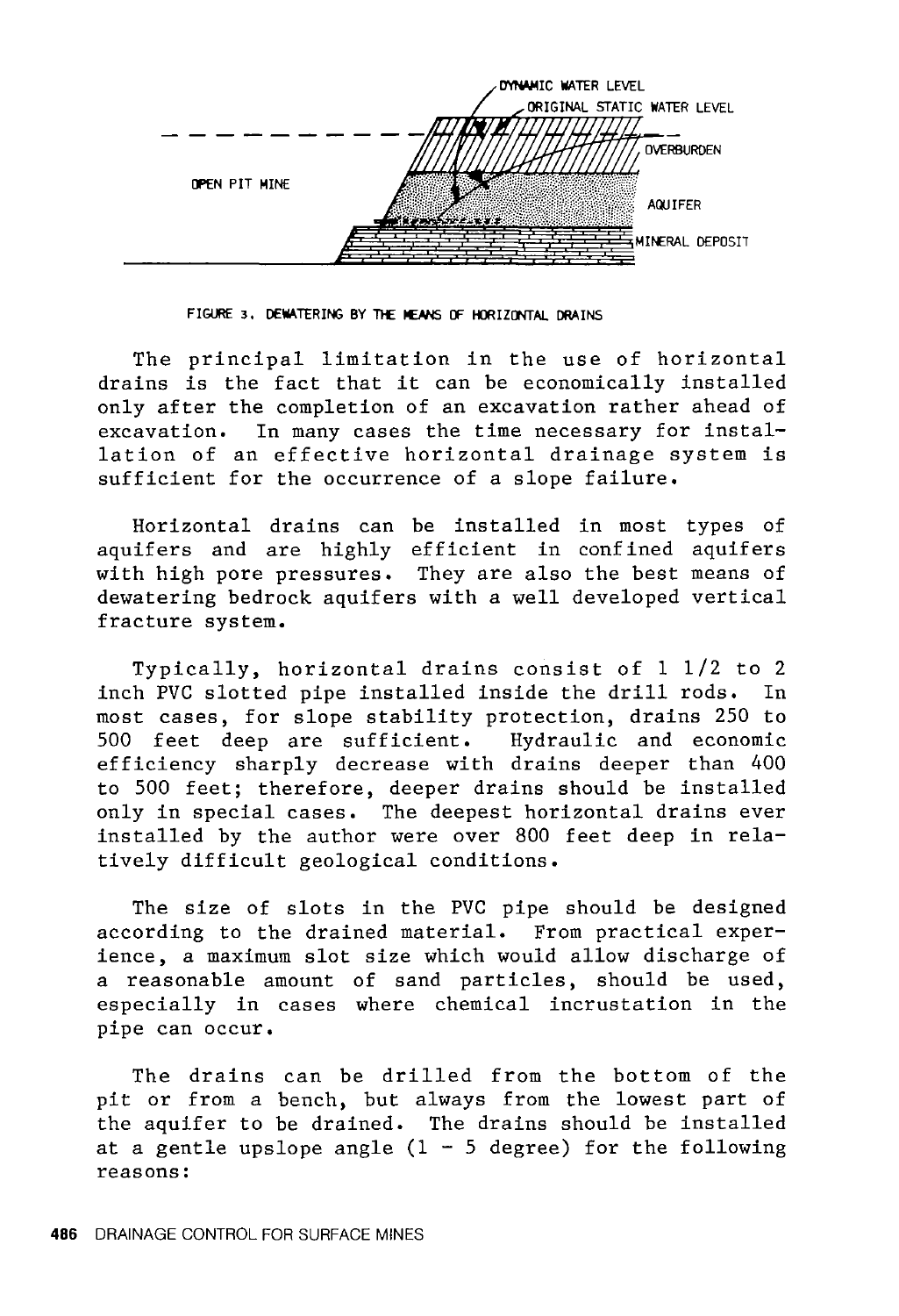- minimal hydraulic losses
- water does not freeze at the drain mouth so easily
- elimination of drill rod bending effect as per following discussion

During the drilling of horizontal drains the hole is<br>it down by the weight of drill pipes. Zaruba (5) bent down by the weight of drill pipes. states that a drain at a depth of approximately 200 feet, can deflect 7 to 10 feet. The opposite effect can also occur. From my personal experience, the drain can be bent drastically up by application of excessive pressure during drilling by a driller who is paid by the foot. During one installation of a 600-foot deep drain at a 3 degree upslope angle in coal waste materials, the drill pipe and bit bent to a 90 degree angle and broke the ground surface about 250 feet above the elevation of the Similar circumstances can explain why many drains installed without the supervision of an experienced engineer are discharging much less water than calculated. The cost of an experienced supervisor is, in my opinion, well justified. In an average installation of 600 feet of drains per day, the cost of supervision is only about \$0.8 per foot. The actual average cost for installing  $1\ 1/2$ inch PVC horizontal drain is between \$8 and \$10 per linear foot.

Drilling of downslope drains downslope is also used (7)(9), but for the above mentioned reasons is recommended only in cases where there is high incrustation potential of drained water.

From a practical point of view, drains are usually installed in a fan-shaped layout, typically four to six drains fanning from one location. This setup is advantageous because of easier preparation of the drilling pad, less time for drill rig movement and also because it means a simpler water discharge collection system.

Proper design of a dewatering system by means of horizontal drains is necessary. The calculation of distances between drains, depth of drains and average discharge from drains should be based on a good knowledge of hydrogeologic characteristics of the site.

Vertical Wells Drilled from the Surface

Dewatering by means of vertical wells (See Figure No. 4) drilled from the surface is a common mine drainage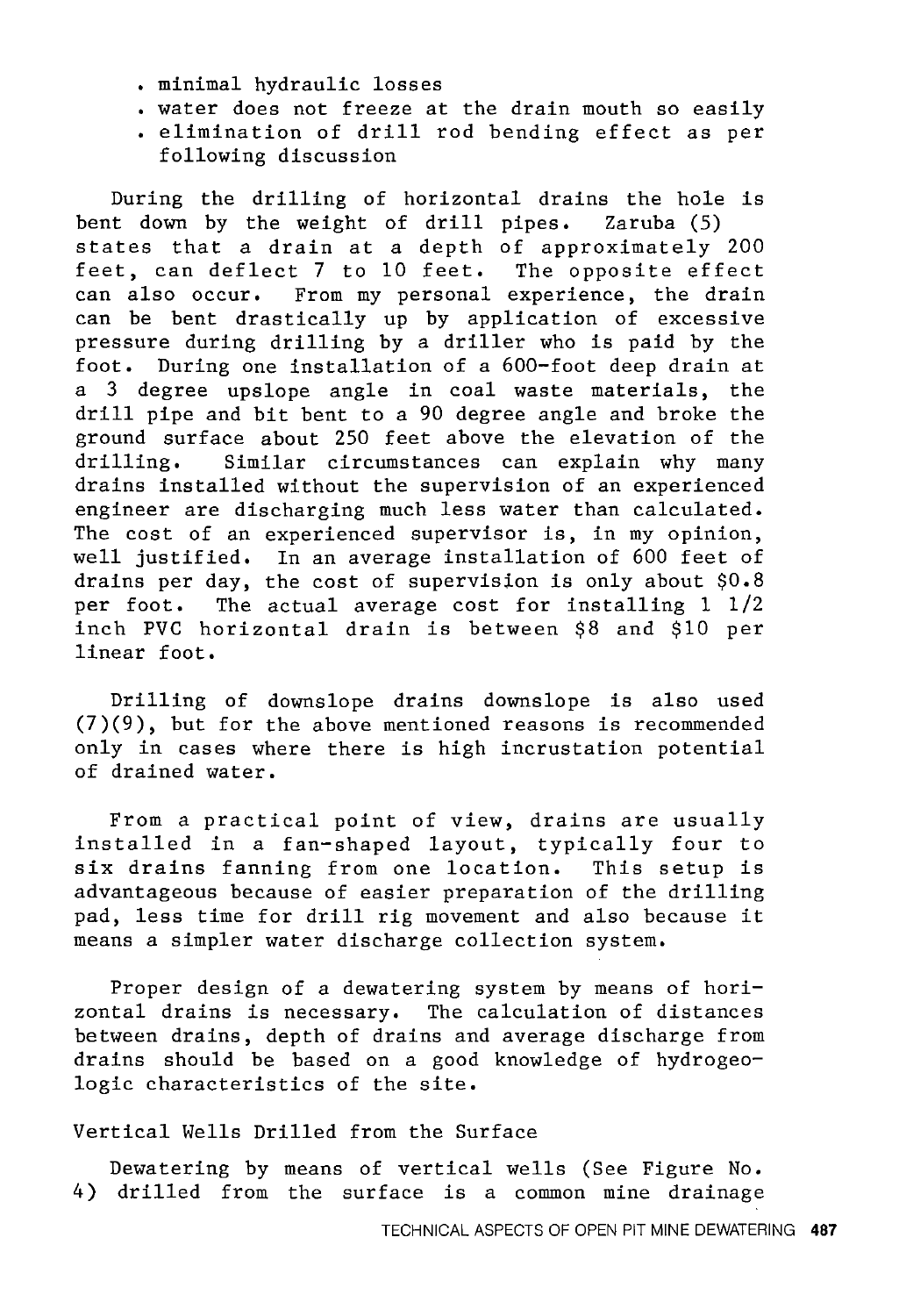practice  $(1)(4)(6)$ . The water from the wells can be discharged by pumping, gravity flow or artesian flow. In most case, submersible type pumps are utilized in vertical perimeter wells.



FIGURE **41** DEWATERING BY THE MEANS OF VERTICAL WELLS FROM SURFACE



FIGURE **o 0£11ATERING IY THE MEANS OF VERTICAL WELLS FROM** SURFACE

The major advantages of such systems are the possibility of dewatering ahead of pit excavation, prevention of water pollution and practically no interference with the mining operation. Also, the possibility of draining several aquifers with a single well is not readily achieved with the other methods discussed.

Disadvantages of this method are the cost of energy limitations in drawdown achieved and cost effectiveness in dewatering more impervious aquifers. From experience in dewatering unconfined aquifers in unconsolidated materials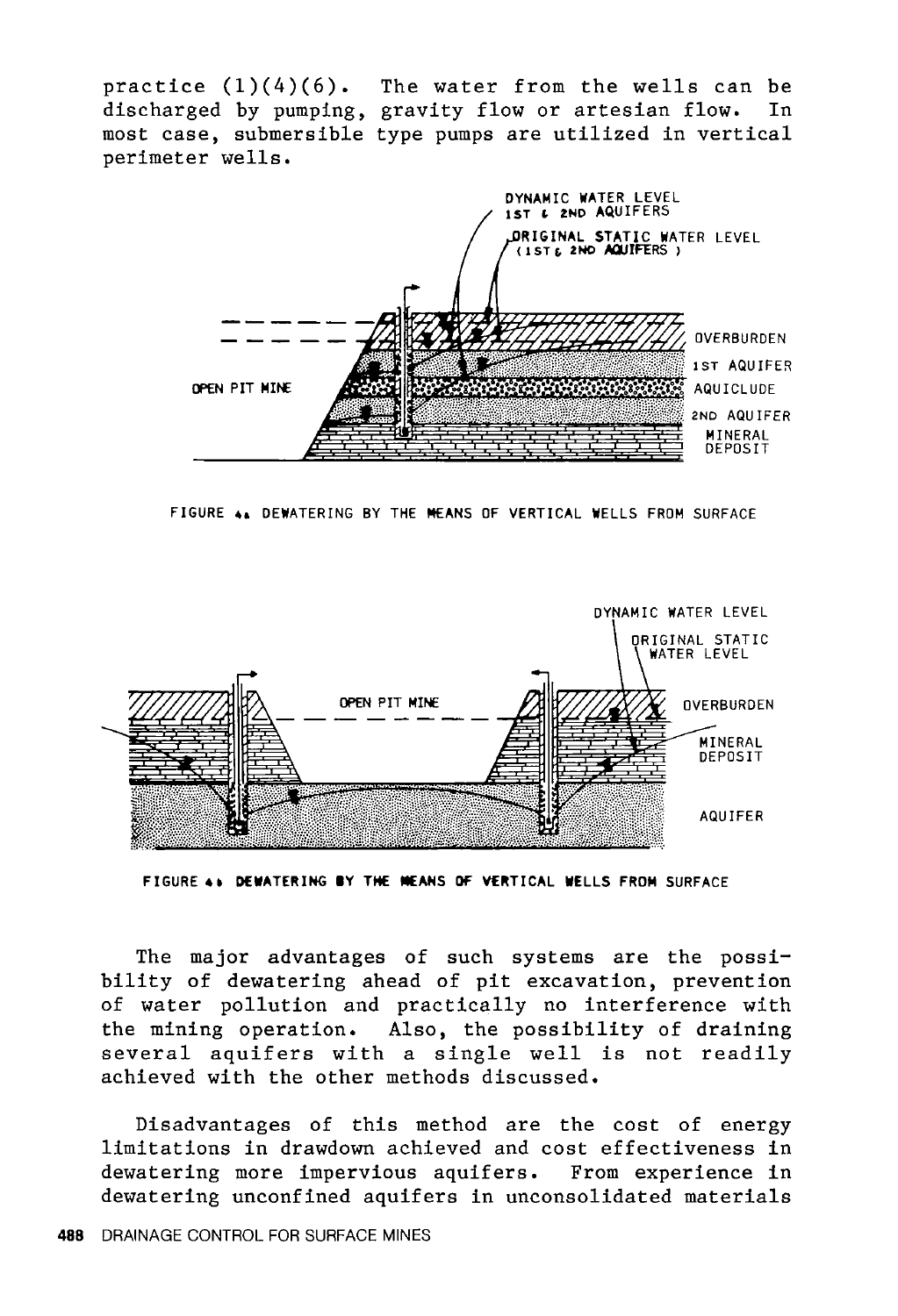in open pit coal mines (6) it is possible to accomplish drawdown of only about 65 to 85 percent of the saturated thickness of the water bearing strata. Other experience (4) shows that cost effective dewatering by pumping the water from vertical wells is feasible when the hydraulic conductivity of the drained strata is not less than about 10 feet/day for unconfined aquifers and not less than about 1.0 to 1.6 feet/day for confined aquifers. Attempts to use vertical wells to dewater a bedrock aquifer with predominantly secondary permeability caused by vertical fractures usually result in failure.

The scope of dewatering wells is different from a water supply well because the well yield is not as important as the drawdown achieved. The spacing of dewatering wells is therefore different from that of water supply wells. The optimum distance between dewatering wells is calculated from the results of aquifer tests usually performed during the hydrogeologic investigation. The second well should be placed within the steep part of the cone of depression developed by pumping the first well. As a rule (6), the effective radius of dewatering of a well is usually equal to one-third of the radius of influence of the pumped well.

For most vertical dewatering wells, the water supply well technology is applied. Five- to six-inch PVC casing with slots or PVC screen and proper gravel pack in drained materials are usually used. The cost to drill, install and properly develop a dewatering well to a depth of about 600 feet is in the range of \$15 to 18 per foot, including the cost of supervision, which amounts to approximately \$2 per foot.

Vertical Wells Drilled from Benches or Pit Bottom

Most of the technical aspects discussed in previous sections are valid for wells drilled from pit benches or pit bottom. The advantage of locating dewatering wells at a lower elevation is reduction of pumping head, and therefore lower energy costs. Limitations are more difficult access to the drilling locations and interference with mining operations.

In cases of water seepage from an aquifer located beneath the pit floor (8), pressure relief wells can be drilled at the pit bottom. Such wells relieve excessive hydraulic pressure without the necessity of pumping.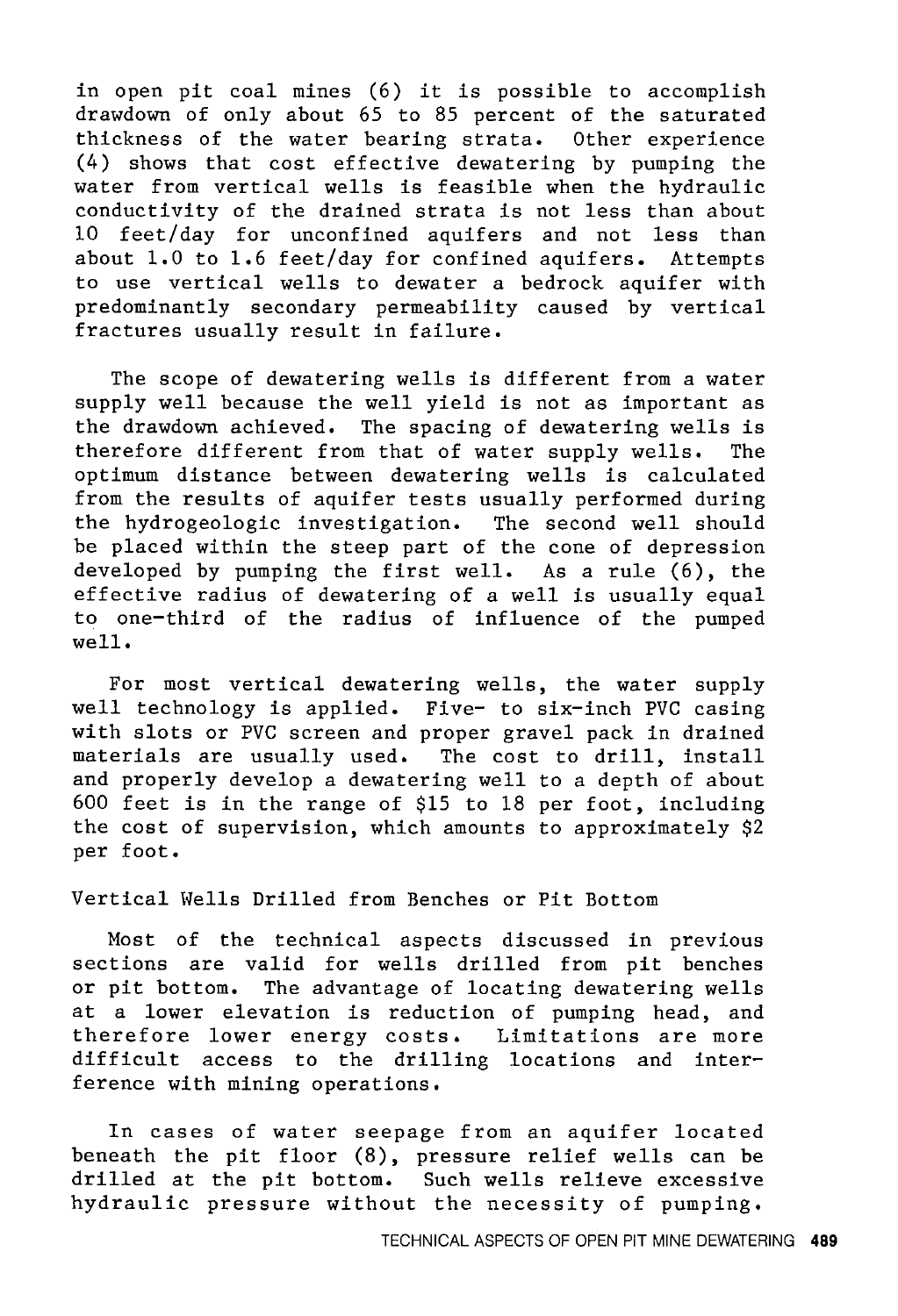Dewatering Shafts and Galleries

Because of the high cost of dewatering shafts and galleries, this method is usually applied only in complicated hydrogeologic conditions where other dewatering means are not effective. In the sedimentary coal and uranium deposits of the Western U.S., dewatering shafts and galleries are not used in open pit mine dewatering. A conservative estimate is that dewatering galleries are at least five times more expensive than drainage borings  $(5)$ .

Combination of Various Dewatering Methods

In many dewatering projects, a combination of two or more previously discussed dewatering methods have been used. In this way, the advantages of various dewatering methods may be combined. For example, with initial dewatering by means of vertical wells before mining activities begin, safe and effective excavation can be achieved. In a later phase of mining, a series of horizontal drains may be installed on the final pit walls to eliminate the necessity of energy consuming pumping.

In every case the mine dewatering design must be based on the knowledge of site hydrogeology and on an overall cost study.

#### REFERENCES

1. Loofbourow, R.L., and Brittain, R.L., "Dewatering Through Wells before Mine Development." Mining Congress Tour., July, 1964, pp. 43 - *SO.* 

2. Brealey, s.c., "Ground Water Control in Opencast Mining", Proceedings of Symp. on Opencast Mining, Inst. of Mining and Met., November, 1964, pp. 390 - 415.

3. Stubbins, J.B., and Munro, P., "Open Pit Mine Dewatering Knob Lake", Canadian Ins. of Mining and Met. Bully, August, 1965, pp.  $229 - 237$ .

4. Abramov, S.K., and Skirgello, O.B., "Methods, Systems and Calculations of Underground and Open Pit Mines